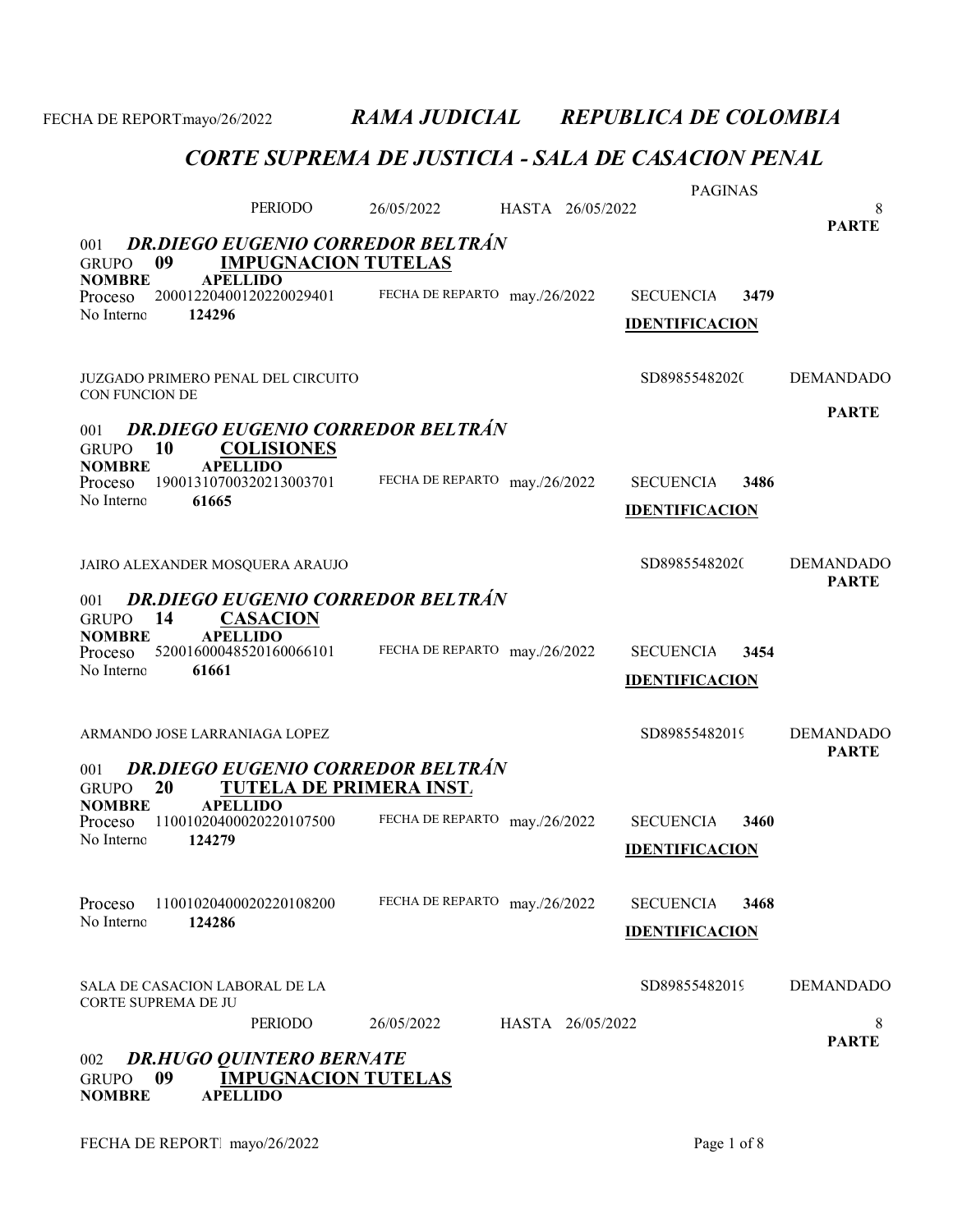|                                        |                                                                         |                                | <b>PAGINAS</b>           |                                  |
|----------------------------------------|-------------------------------------------------------------------------|--------------------------------|--------------------------|----------------------------------|
| Proceso                                | 05000220400020220009901                                                 | FECHA DE REPARTO may./26/2022  | <b>SECUENCIA</b><br>3471 |                                  |
| No Interno                             | 124288                                                                  |                                | <b>IDENTIFICACION</b>    |                                  |
| Proceso                                | 15001220400020220022701                                                 | FECHA DE REPARTO may./26/2022  | <b>SECUENCIA</b><br>3478 |                                  |
| No Interno                             | 124295                                                                  |                                | <b>IDENTIFICACION</b>    |                                  |
| Proceso                                | 76001220400020220059301                                                 | FECHA DE REPARTO may./26/2022  | <b>SECUENCIA</b><br>3484 |                                  |
| No Interno                             | 124301                                                                  |                                | <b>IDENTIFICACION</b>    |                                  |
|                                        | JUZGADO SEGUNDO DE EJECUCION DE<br>PENAS Y MEDIDAS DE                   |                                | SD89855482020            | <b>DEMANDADO</b>                 |
| 002<br><b>GRUPO</b>                    | <b>DR.HUGO QUINTERO BERNATE</b><br><b>CASACION</b><br>14                |                                |                          | <b>PARTE</b>                     |
| <b>NOMBRE</b><br>Proceso               | <b>APELLIDO</b><br>19001610739720190005101                              | FECHA DE REPARTO may./26/2022  | <b>SECUENCIA</b><br>3453 |                                  |
| No Interno                             | 61660                                                                   |                                | <b>IDENTIFICACION</b>    |                                  |
|                                        | <b>JHON SEBASTIAN PEREZ FERNANDEZ</b>                                   |                                | SD89855482019            | <b>DEMANDADO</b><br><b>PARTE</b> |
| 002<br><b>GRUPO</b>                    | <b>DR.HUGO QUINTERO BERNATE</b><br>20<br><b>TUTELA DE PRIMERA INST.</b> |                                |                          |                                  |
| <b>NOMBRE</b><br>Proceso<br>No Interno | <b>APELLIDO</b><br>11001020400020220107700<br>124281                    | FECHA DE REPARTO may./26/2022  | <b>SECUENCIA</b><br>3462 |                                  |
|                                        |                                                                         |                                | <b>IDENTIFICACION</b>    |                                  |
| Proceso                                | 11001020400020220107900                                                 | FECHA DE REPARTO may./26/2022  | <b>SECUENCIA</b><br>3464 |                                  |
| No Interno                             | 124283                                                                  |                                | <b>IDENTIFICACION</b>    |                                  |
|                                        | SALA PENAL DEL TRIBUNAL SUPRERIOR                                       |                                | SD89855482019            | <b>DEMANDADO</b>                 |
| DEL DISTRITO JUD                       |                                                                         |                                |                          | <b>PARTE</b>                     |
| 002<br><b>GRUPO</b>                    | <b>DR.HUGO QUINTERO BERNATE</b><br><b>COLISIONES DE TUTELA</b><br>21    |                                |                          |                                  |
| <b>NOMBRE</b><br>Proceso               | <b>APELLIDO</b><br>11001020400020220108300                              | FECHA DE REPARTO may./26/2022  | <b>SECUENCIA</b><br>3469 |                                  |
| No Interno                             | 124287                                                                  |                                | <b>IDENTIFICACION</b>    |                                  |
|                                        | HOSPITAL DEPARTAMENTAL SAN<br>ANTONIO DE ROLDANILLO                     |                                | SD89855482019            | <b>DEMANDADO</b>                 |
|                                        | <b>PERIODO</b>                                                          | 26/05/2022<br>HASTA 26/05/2022 |                          | 8                                |
|                                        | FECHA DE REPORT mayo/26/2022                                            |                                | Page 2 of 8              |                                  |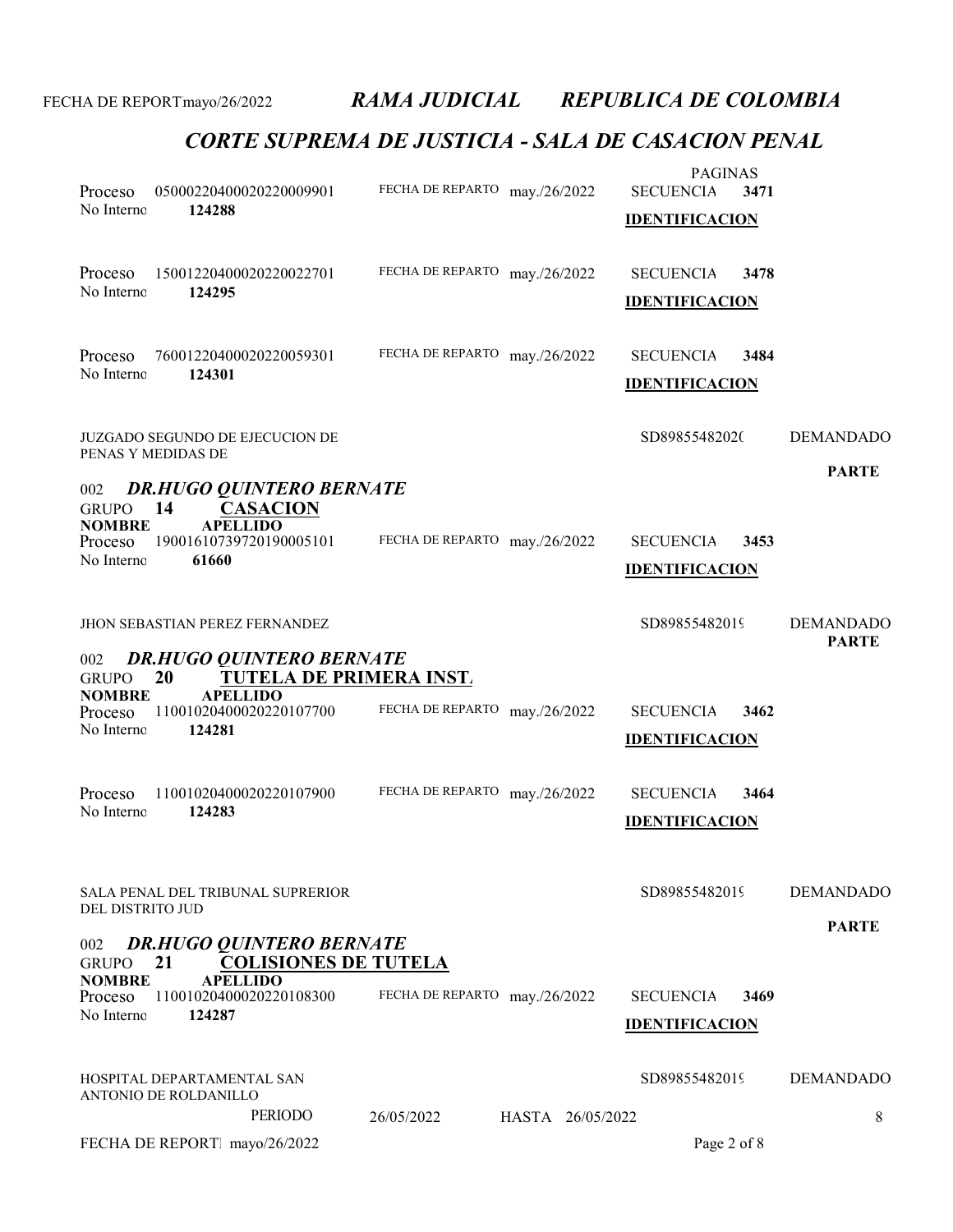|                                                                                                |                                | <b>PAGINAS</b>                                    | <b>PARTE</b>                     |
|------------------------------------------------------------------------------------------------|--------------------------------|---------------------------------------------------|----------------------------------|
| <b>DR.GERSON CHAVERRA CASTRO</b><br>003<br>09<br><b>IMPUGNACION TUTELAS</b><br><b>GRUPO</b>    |                                |                                                   |                                  |
| <b>APELLIDO</b><br><b>NOMBRE</b><br>47001220400020220011201<br>Proceso<br>No Interno<br>124298 | FECHA DE REPARTO may./26/2022  | <b>SECUENCIA</b><br>3481<br><b>IDENTIFICACION</b> |                                  |
| FISCALIA GENERAL DE LA NACION                                                                  |                                | SD89855482020                                     | <b>DEMANDADO</b><br><b>PARTE</b> |
| <b>DR.GERSON CHAVERRA CASTRO</b><br>003<br>14<br><u>CASACION</u><br><b>GRUPO</b>               |                                |                                                   |                                  |
| <b>NOMBRE</b><br><b>APELLIDO</b><br>11001600001320180305901<br>Proceso<br>No Interno<br>61656  | FECHA DE REPARTO may./26/2022  | <b>SECUENCIA</b><br>3449<br><b>IDENTIFICACION</b> |                                  |
| OMAR CAMILO GOMEZ RUIZ                                                                         |                                | SD89855482018                                     | <b>DEMANDADO</b><br><b>PARTE</b> |
| <b>DR.GERSON CHAVERRA CASTRO</b><br>003<br>20<br>TUTELA DE PRIMERA INST.<br><b>GRUPO</b>       |                                |                                                   |                                  |
| <b>NOMBRE</b><br><b>APELLIDO</b><br>11001020400020220107100<br>Proceso<br>No Interno<br>124275 | FECHA DE REPARTO may./26/2022  | <b>SECUENCIA</b><br>3456<br><b>IDENTIFICACION</b> |                                  |
| SALA DE CASACION LABORAL DE LA<br>CORTE SUPREMA DE JU                                          |                                | SD89855482019                                     | <b>DEMANDADO</b>                 |
| <b>PERIODO</b>                                                                                 | HASTA 26/05/2022<br>26/05/2022 |                                                   | 8<br><b>PARTE</b>                |
| DR.FABIO OSPITIA GARZÓN<br>004<br>09<br><b>IMPUGNACION TUTELAS</b><br><b>GRUPO</b>             |                                |                                                   |                                  |
| <b>NOMBRE</b><br><b>APELLIDO</b><br>08001220400020220014001<br>Proceso<br>124289<br>No Interno | FECHA DE REPARTO may./26/2022  | <b>SECUENCIA</b><br>3472<br><b>IDENTIFICACION</b> |                                  |
| Proceso<br>47001220400020220012001<br>No Interno<br>124299                                     | FECHA DE REPARTO may./26/2022  | <b>SECUENCIA</b><br>3482<br><b>IDENTIFICACION</b> |                                  |
| JUZGADO SEGUNDO PENAL DEL<br>CIRCUITO CON FUNCION DE                                           |                                | SD89855482020                                     | <b>DEMANDADO</b>                 |
| <b>DR.FABIO OSPITIA GARZÓN</b><br>004<br>14<br><u>CASACION</u><br><b>GRUPO</b>                 |                                |                                                   | <b>PARTE</b>                     |
| <b>APELLIDO</b><br><b>NOMBRE</b><br>17001600003020210050201<br>Proceso<br>No Interno<br>61659  | FECHA DE REPARTO may./26/2022  | <b>SECUENCIA</b><br>3452<br><b>IDENTIFICACION</b> |                                  |
|                                                                                                |                                |                                                   |                                  |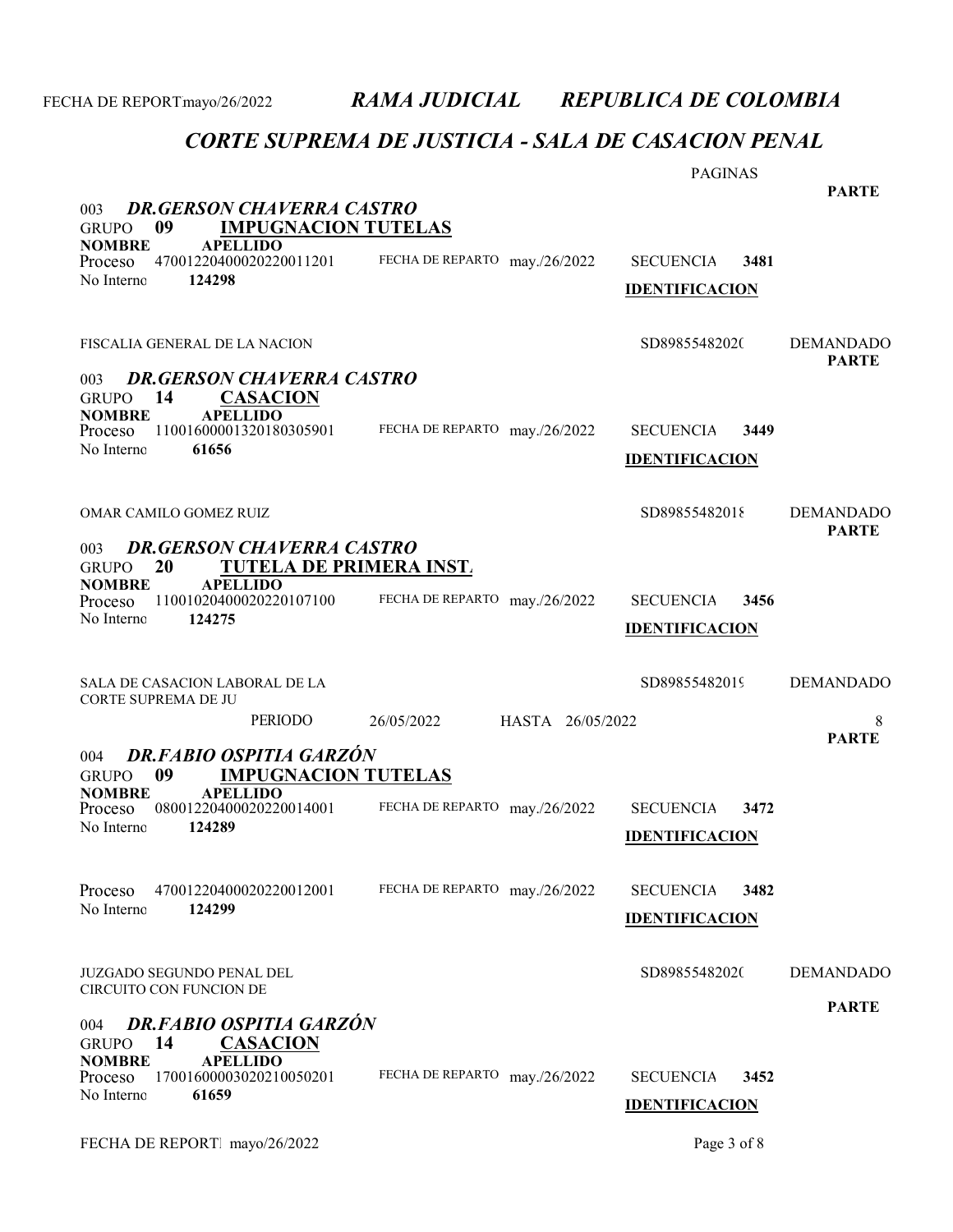| MAUEL DAVID LOPEZ BEDOYA                                                                                                                    |                                | <b>PAGINAS</b><br>SD89855482019                   | <b>DEMANDADO</b>                 |
|---------------------------------------------------------------------------------------------------------------------------------------------|--------------------------------|---------------------------------------------------|----------------------------------|
| <b>DR.FABIO OSPITIA GARZÓN</b><br>004<br>20<br><b>TUTELA DE PRIMERA INST.</b><br><b>GRUPO</b>                                               |                                |                                                   | <b>PARTE</b>                     |
| <b>NOMBRE</b><br><b>APELLIDO</b><br>11001020400020220107800<br>Proceso<br>No Interno<br>124282                                              | FECHA DE REPARTO may./26/2022  | <b>SECUENCIA</b><br>3463<br><b>IDENTIFICACION</b> |                                  |
| SALA PENAL DEL TRIBUNAL SUPERIOR<br>DEL DISTRITO JUDI                                                                                       |                                | SD89855482019                                     | <b>DEMANDADO</b>                 |
| PERIODO                                                                                                                                     | 26/05/2022<br>HASTA 26/05/2022 |                                                   | 8<br><b>PARTE</b>                |
| <b>DR.LUIS ANTONIO HERNANDEZ BARBOSA</b><br>005<br><b>IMPUGNACION TUTELAS</b><br>09<br><b>GRUPO</b>                                         |                                |                                                   |                                  |
| <b>APELLIDO</b><br><b>NOMBRE</b><br>08001220400020220016501<br>Proceso<br>No Interno<br>124290                                              | FECHA DE REPARTO may./26/2022  | <b>SECUENCIA</b><br>3473<br><b>IDENTIFICACION</b> |                                  |
| Proceso<br>11001220400020220184701<br>No Interno<br>124292                                                                                  | FECHA DE REPARTO may./26/2022  | <b>SECUENCIA</b><br>3475<br><b>IDENTIFICACION</b> |                                  |
| 76001220400020220059401<br>Proceso<br>No Interno<br>124302                                                                                  | FECHA DE REPARTO may./26/2022  | <b>SECUENCIA</b><br>3485<br><b>IDENTIFICACION</b> |                                  |
| <b>JUZGADO SEXTO DE EJECUCION DE</b><br>PENAS Y MEDIDAS DE S                                                                                |                                | SD89855482020                                     | <b>DEMANDADO</b><br><b>PARTE</b> |
| 005 DR.LUIS ANTONIO HERNANDEZ BARBOSA<br><b>CASACION</b><br>14<br><b>GRUPO</b>                                                              |                                |                                                   |                                  |
| <b>NOMBRE</b><br><b>APELLIDO</b><br>11001600001520190037001<br>Proceso<br>No Interno<br>61657                                               | FECHA DE REPARTO may./26/2022  | <b>SECUENCIA</b><br>3450<br><b>IDENTIFICACION</b> |                                  |
| ORLANDO GOMEZ TEQUIA                                                                                                                        |                                | SD89855482018                                     | <b>DEMANDADO</b>                 |
| <b>DR.LUIS ANTONIO HERNANDEZ BARBOSA</b><br>005<br>20<br><b>TUTELA DE PRIMERA INST.</b><br><b>GRUPO</b><br><b>NOMBRE</b><br><b>APELLIDO</b> |                                |                                                   | <b>PARTE</b>                     |
| 11001020400020220107200<br>Proceso<br>124276<br>No Interno                                                                                  | FECHA DE REPARTO may./26/2022  | <b>SECUENCIA</b><br>3457<br><b>IDENTIFICACION</b> |                                  |
| FECHA DE REPORT mayo/26/2022                                                                                                                |                                | Page 4 of 8                                       |                                  |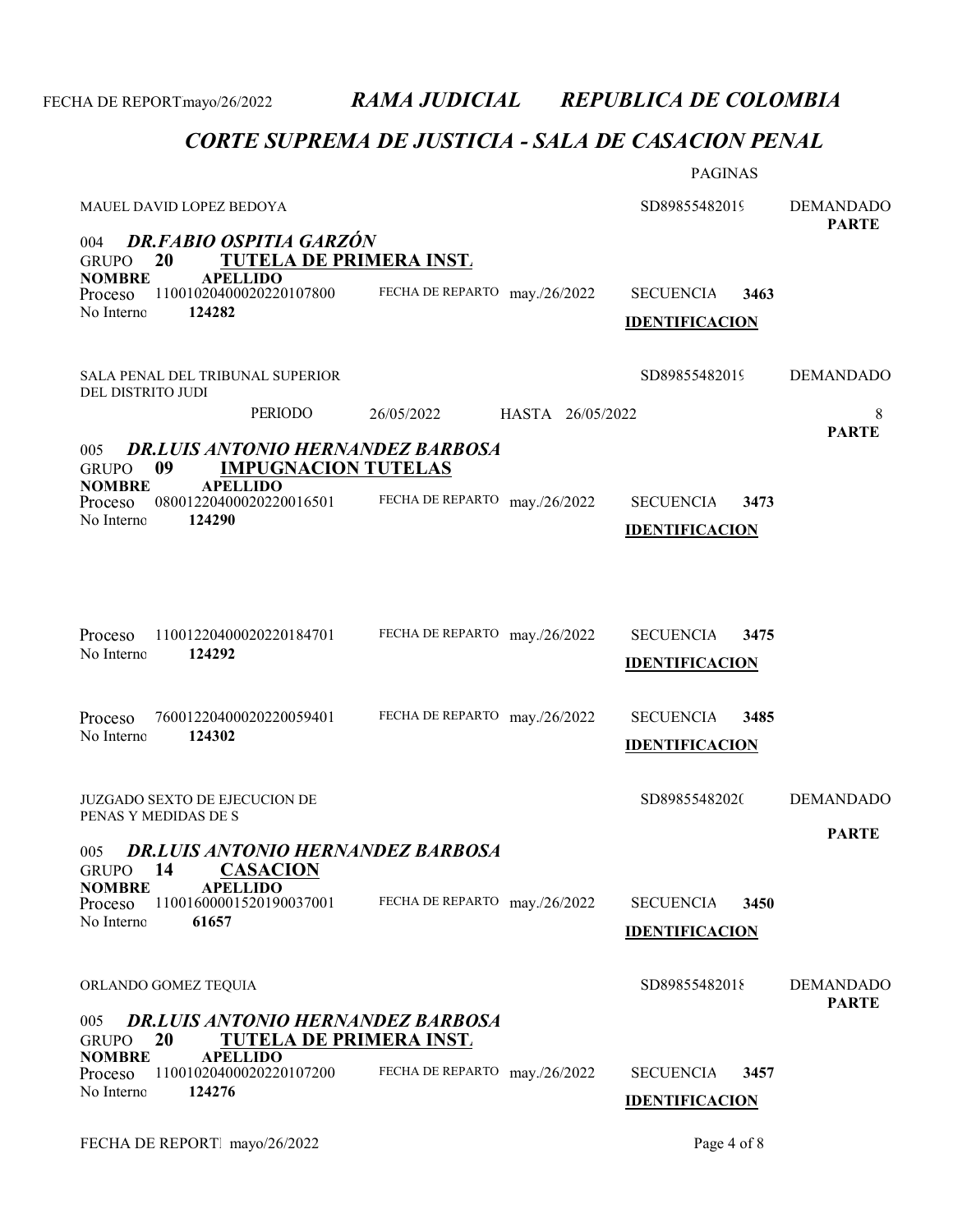## CORTE SUPREMA DE JUSTICIA - SALA DE CASACION PENAL

|                                                                                                                                                                |                                | <b>PAGINAS</b>                                    |                                  |
|----------------------------------------------------------------------------------------------------------------------------------------------------------------|--------------------------------|---------------------------------------------------|----------------------------------|
| SALA PENAL DEL TRIBUNAL SUPERIOR<br>DEL DISTRITO JUDI                                                                                                          |                                | SD89855482019                                     | <b>DEMANDADO</b>                 |
| <b>DR.LUIS ANTONIO HERNANDEZ BARBOSA</b><br>005<br>44<br><b>SEGUNDAS INSTANCIAS DE</b><br>GRUPO                                                                |                                |                                                   | <b>PARTE</b>                     |
| <b>NOMBRE</b><br><b>APELLIDO</b><br>11001020400020170026802<br>Proceso<br>No Interno<br>61664                                                                  | FECHA DE REPARTO may./26/2022  | <b>SECUENCIA</b><br>3470<br><b>IDENTIFICACION</b> |                                  |
| ROGER PASTOR MOSQUERA LOZANO<br><b>PERIODO</b>                                                                                                                 | 26/05/2022<br>HASTA 26/05/2022 | 11636201                                          | <b>DEMANDADO</b><br>8            |
| DRA.MYRIAM AVILA ROLDAN<br>006<br>09<br><b>IMPUGNACION TUTELAS</b><br><b>GRUPO</b>                                                                             |                                |                                                   | <b>PARTE</b>                     |
| <b>NOMBRE</b><br><b>APELLIDO</b><br>11001222000020220011201<br>Proceso<br>No Interno<br>124293                                                                 | FECHA DE REPARTO may./26/2022  | <b>SECUENCIA</b><br>3476<br><b>IDENTIFICACION</b> |                                  |
| SOCIEDAD DE ACTIVOS ESPECIALES SAS                                                                                                                             |                                | SD89855482020                                     | <b>DEMANDADO</b><br><b>PARTE</b> |
| DRA.MYRIAM AVILA ROLDAN<br>006<br>GRUPO 14<br><b>CASACION</b><br><b>APELLIDO</b><br><b>NOMBRE</b><br>76001600019320154123501<br>Proceso<br>No Interno<br>61663 | FECHA DE REPARTO may./26/2022  | <b>SECUENCIA</b><br>3465<br><b>IDENTIFICACION</b> |                                  |
| EDGAR JOSE MESA ESPINOSA                                                                                                                                       |                                | 94297629                                          | <b>DEMANDADO</b><br><b>PARTE</b> |
| DRA.MYRIAM AVILA ROLDAN<br>006<br>TUTELA DE PRIMERA INST.<br><b>20</b><br>GRUPO<br><b>APELLIDO</b><br><b>NOMBRE</b>                                            |                                |                                                   |                                  |
| 11001020400020220107400<br>Proceso<br>No Interno<br>124278                                                                                                     | FECHA DE REPARTO may./26/2022  | <b>SECUENCIA</b><br>3459<br><b>IDENTIFICACION</b> |                                  |
| 11001020400020220108100<br>Proceso<br>No Interno<br>124285                                                                                                     | FECHA DE REPARTO may./26/2022  | <b>SECUENCIA</b><br>3467<br><b>IDENTIFICACION</b> |                                  |
| SALA DE DESCONGESTION NO. 01 DE LA<br><b>SALA DE CASACIO</b>                                                                                                   |                                | SD89855482019                                     | <b>DEMANDADO</b>                 |
| <b>PERIODO</b>                                                                                                                                                 | 26/05/2022<br>HASTA 26/05/2022 |                                                   | 8<br><b>PARTE</b>                |
| DR.JOSE FRANCISCO ACUÑA VIZCAYA<br>007<br><b>IMPUGNACION TUTELAS</b><br>09<br><b>GRUPO</b>                                                                     |                                |                                                   |                                  |

FECHA DE REPORT. mayo/26/2022 Page 5 of 8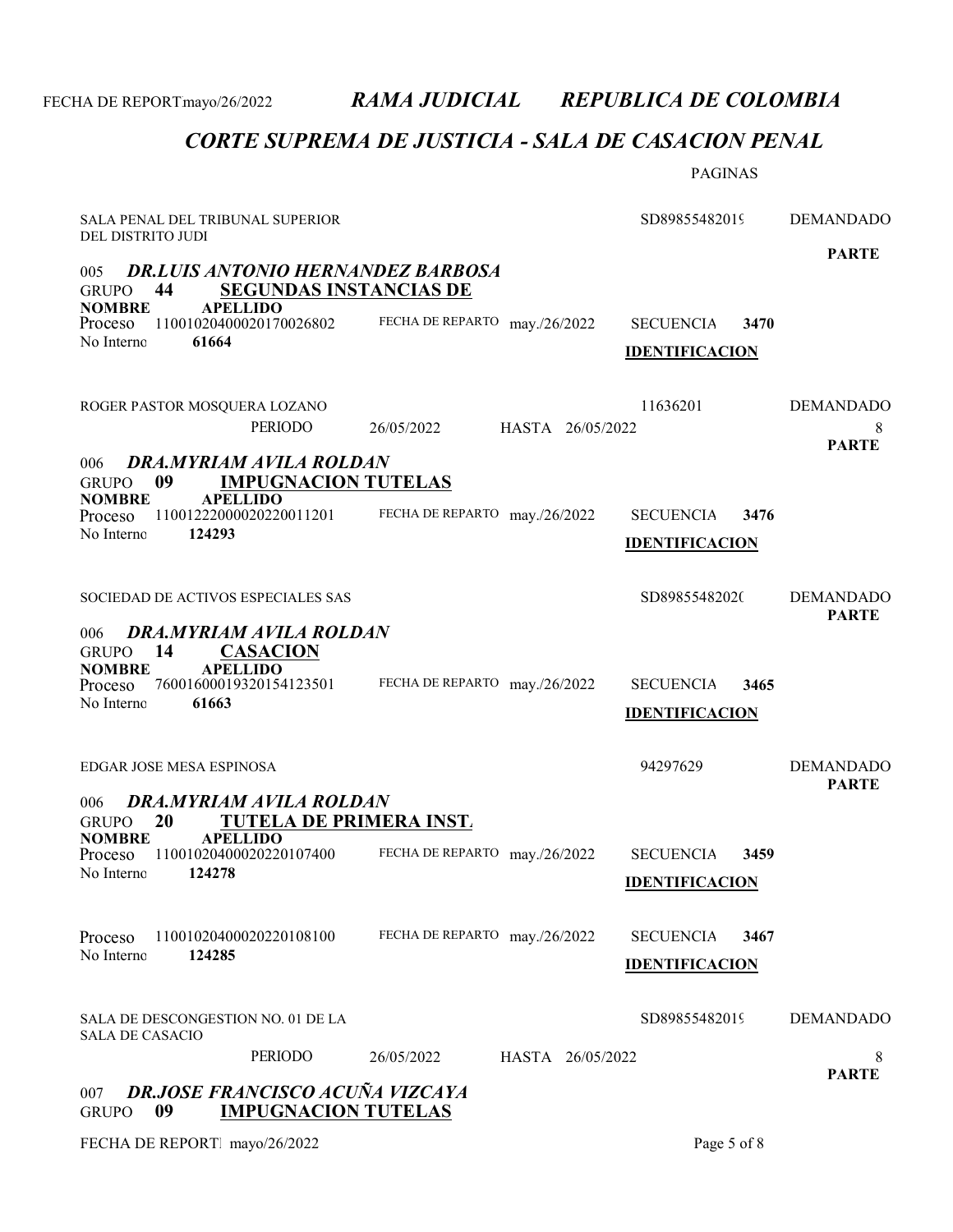| <b>NOMBRE</b><br><b>APELLIDO</b><br>11001020500020220043402<br>Proceso<br>No Interno<br>124291                                                                                                                                                           | FECHA DE REPARTO may./26/2022  | <b>PAGINAS</b><br><b>SECUENCIA</b><br>3474<br><b>IDENTIFICACION</b> |                                       |
|----------------------------------------------------------------------------------------------------------------------------------------------------------------------------------------------------------------------------------------------------------|--------------------------------|---------------------------------------------------------------------|---------------------------------------|
| SALA LABORAL DEL TRIBUNAL<br>SUPERIOR DEL DISTRITO JU<br><b>DR.JOSE FRANCISCO ACUÑA VIZCAYA</b><br>007<br>13<br><b>RECURSO DE QUEJA</b><br><b>GRUPO</b><br><b>NOMBRE</b><br><b>APELLIDO</b><br>11001609906920181301401<br>Proceso<br>No Interno<br>61655 | FECHA DE REPARTO may./26/2022  | SD89855482020<br><b>SECUENCIA</b><br>3448<br><b>IDENTIFICACION</b>  | <b>DEMANDADO</b><br><b>PARTE</b>      |
| DAGOBERTO RODRIGUEZ CORREA<br><b>DR.JOSE FRANCISCO ACUÑA VIZCAYA</b><br>007<br><b>TUTELA DE PRIMERA INST.</b><br>20<br><b>GRUPO</b><br><b>NOMBRE</b><br><b>APELLIDO</b><br>11001020400020220107300<br>Proceso<br>No Interno<br>124277                    | FECHA DE REPARTO may./26/2022  | SD89855482018<br><b>SECUENCIA</b><br>3458<br><b>IDENTIFICACION</b>  | <b>DEMANDADO</b><br><b>PARTE</b>      |
| SALA PLENA DEL TRIBUNAL SUPERIOR<br>DEL DISTRITO JUDI<br><b>PERIODO</b><br><b>DRA, PATRICIA SALAZAR CUELLAR</b><br>008<br>09<br><b>IMPUGNACION TUTELAS</b><br><b>GRUPO</b>                                                                               | HASTA 26/05/2022<br>26/05/2022 | SD89855482019                                                       | <b>DEMANDADO</b><br>8<br><b>PARTE</b> |
| <b>APELLIDO</b><br><b>NOMBRE</b><br>13001220400020220016901<br>Proceso<br>No Interno<br>124294                                                                                                                                                           | FECHA DE REPARTO may./26/2022  | <b>SECUENCIA</b><br>3477<br><b>IDENTIFICACION</b>                   |                                       |
| Proceso 68001220400020220020301 FECHA DE REPARTO may./26/2022<br>No Interno<br>124300                                                                                                                                                                    |                                | SECUENCIA 3483<br><b>IDENTIFICACION</b>                             |                                       |
| FISCALIA 123 DE DERECHOS HUMANOS Y<br><b>DERECHO INTERNA</b><br>DRA.PATRICIA SALAZAR CUELLAR<br>008<br>14<br><b>CASACION</b><br><b>GRUPO</b><br><b>NOMBRE</b><br><b>APELLIDO</b>                                                                         |                                | SD89855482020                                                       | <b>DEMANDADO</b><br><b>PARTE</b>      |
| 11001609906920180432001<br>Proceso<br>No Interno<br>61658                                                                                                                                                                                                | FECHA DE REPARTO may./26/2022  | <b>SECUENCIA</b><br>3451<br><b>IDENTIFICACION</b>                   |                                       |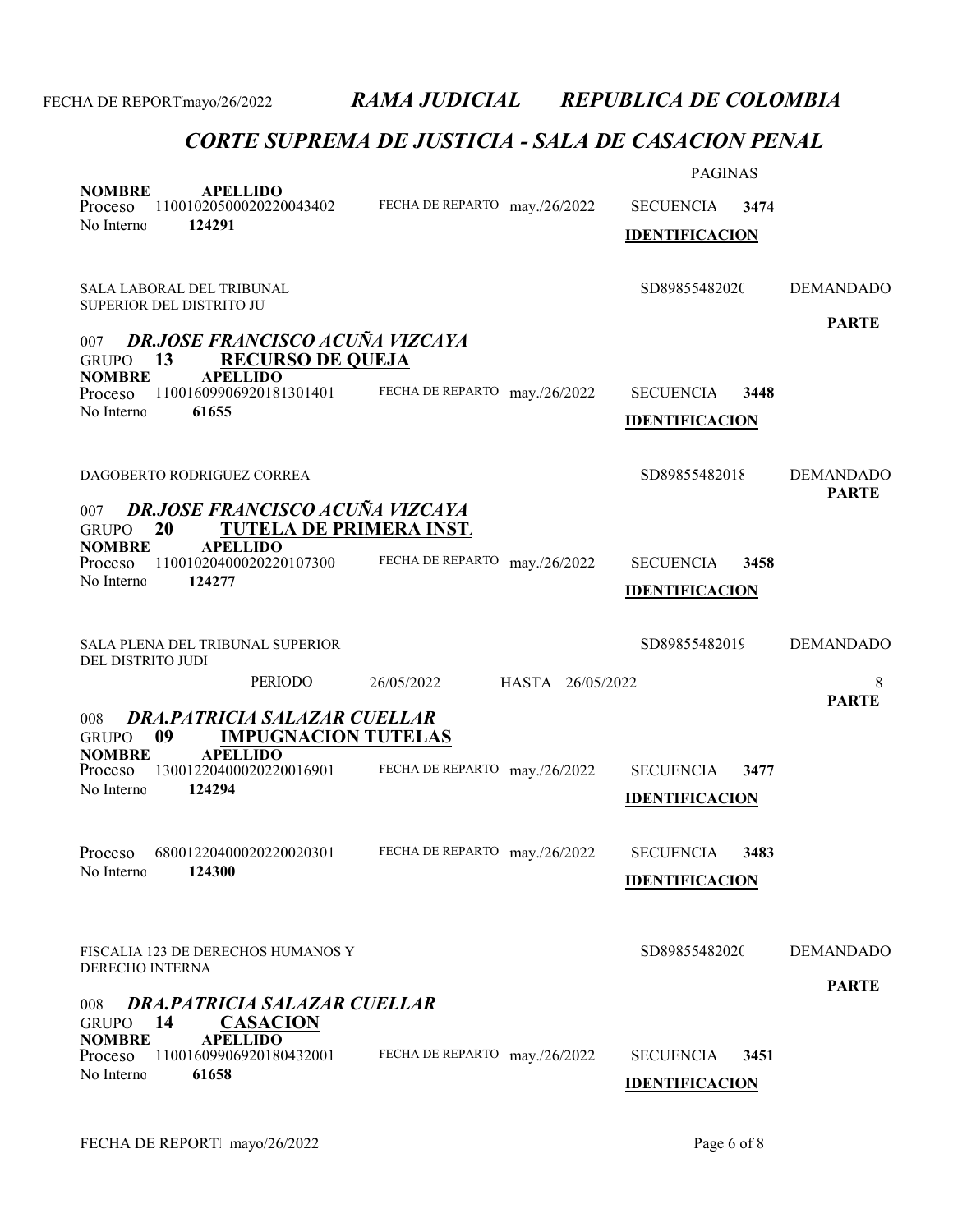| ALVARO JAVIER VARGAS CASTILLO<br>DRA.PATRICIA SALAZAR CUELLAR<br>008                                                                                                                                      |                                  | <b>PAGINAS</b><br>SD89855482018                   | <b>DEMANDADO</b><br><b>PARTE</b>      |
|-----------------------------------------------------------------------------------------------------------------------------------------------------------------------------------------------------------|----------------------------------|---------------------------------------------------|---------------------------------------|
| <b>TUTELA DE PRIMERA INST.</b><br>20<br><b>GRUPO</b><br><b>NOMBRE</b><br><b>APELLIDO</b><br>11001020400020220107600<br>Proceso<br>No Interno<br>124280                                                    | FECHA DE REPARTO may./26/2022    | <b>SECUENCIA</b><br>3461<br><b>IDENTIFICACION</b> |                                       |
| SALA DE DESCONGESTION NO. 04 DE LA<br><b>SALA DE CASACIO</b><br>DRA.PATRICIA SALAZAR CUELLAR<br>008<br><b>HABEAS CORPUS</b><br>29<br><b>GRUPO</b>                                                         |                                  | SD89855482019                                     | <b>DEMANDADO</b><br><b>PARTE</b>      |
| <b>APELLIDO</b><br><b>NOMBRE</b><br>68001220400020220041201<br>Proceso<br>No Interno<br>61662                                                                                                             | FECHA DE REPARTO may./26/2022    | <b>SECUENCIA</b><br>3455<br><b>IDENTIFICACION</b> |                                       |
| ALDAIR NIÑO GAMBOA<br>PERIODO                                                                                                                                                                             | 26/05/2022<br>HASTA 26/05/2022   | SD89855482019                                     | <b>DEMANDADO</b><br>8<br><b>PARTE</b> |
| <b>DR.FERNANDO LEON BOLAÑOS PALACIOS</b><br>009<br><b>IMPUGNACION TUTELAS</b><br>09<br><b>GRUPO</b><br><b>APELLIDO</b><br><b>NOMBRE</b><br>23001220400020220007701<br>Proceso<br>No Interno<br>124297     | FECHA DE REPARTO may./26/2022    | <b>SECUENCIA</b><br>3480<br><b>IDENTIFICACION</b> |                                       |
| <b>JUZGADO SEGUNDO DE EJECUCION DE</b><br>PENAS Y MEDIDAS DE                                                                                                                                              |                                  | SD89855482020                                     | <b>DEMANDADO</b><br><b>PARTE</b>      |
| <b>DR.FERNANDO LEON BOLAÑOS PALACIOS</b><br>009<br><b>TUTELA DE PRIMERA INST.</b><br>20<br><b>GRUPO</b><br><b>NOMBRE</b><br><b>APELLIDO</b><br>11001020400020220108000<br>Proceso<br>No Interno<br>124284 | FECHA DE REPARTO may./26/2022    | <b>SECUENCIA</b><br>3466<br><b>IDENTIFICACION</b> |                                       |
| <b>SALA PENAL DEL TRIBUNAL SUPERIOR</b><br>DEL DISTRITO JUDI                                                                                                                                              |                                  | SD89855482019                                     | <b>DEMANDADO</b>                      |
| <b>DR.FERNANDO LEON BOLAÑOS PALACIOS</b><br>009<br><b>IMPUGNACIONES ESPECIAI</b><br>42<br><b>GRUPO</b><br><b>NOMBRE</b><br><b>APELLIDO</b><br>27001310400120130002701<br>Proceso<br>No Interno<br>61648   | FECHA DE REPARTO<br>may./26/2022 | 3412<br><b>SECUENCIA</b><br><b>IDENTIFICACION</b> | <b>PARTE</b>                          |
| ANA HASBLEYDY LEDEZMA GRACIAS                                                                                                                                                                             |                                  | SD89855482016                                     | <b>DEMANDADO</b>                      |
| FECHA DE REPORT mayo/26/2022                                                                                                                                                                              |                                  | Page 7 of 8                                       |                                       |